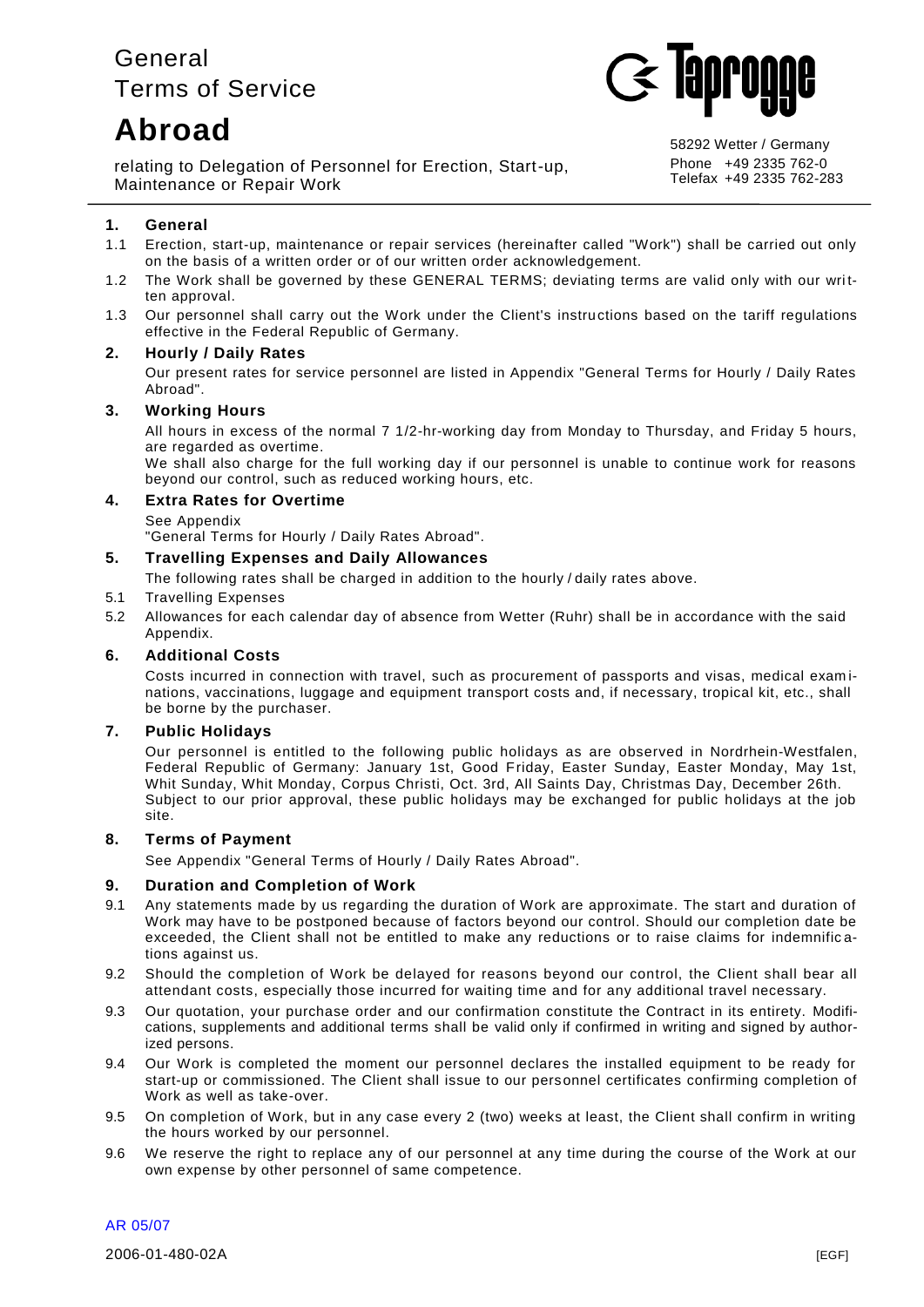# **Abroad**

#### **10. Client Assistance**

- 10.1 Before Work is started, all equipment must be available on site; su pplies and services provided by the Client shall be so prepared that Work can be started immediately on arrival of our personnel and then continued without interruption. In particular, points of access and the erection site must be levelled, cleared of waste, and in a suitable condition for transportation of loads. Foundations and brickwork needed to permit erection must be in accordance with our dimensional drawings and descriptions and should be properly set and dried.
- 10.2 At his own risk and expense, the Client shall effect in good time the f ollowing supplies and services regardless of the duration of the Work:
	- 10.21 All excavating, foundation, building and scaffolding work including the necessary building m aterials.
	- 10.22 Provision of skilled and unskilled labour in the numbers and with the qualifications deemed necessary by us.
	- 10.23 All apparatus needed for the Work, such as tools, erection and lifting gear as well as all expendable and non-expendable materials like scaffolding poles, wedges, shims, cement, plaster and caulking materials, lubricants, fuels, cooling water. The provided tools and work equipment must correspond to the general international safety standards. The same applies to all opera ting media including the first fill.
	- 10.24 Adequate supply for heating, water, lighting and power including the necessary connections;
	- 10.25 Lockable and heatable quarters for our personnel with lighting and sanitary facilities according to the Job Site Regulations in force.
	- 10.26 Dry, lockable storage rooms for equipment and tools in the immediate vicinity of the site.
- 10.3 If the Client fails to fulfill his obligations, with the result that services or tools and erection equipment need to be provided by us, then the resulting costs may be charged to the Client.
- 10.4 The Client is responsible for all safety measures relating to personnel and equipment on the site, and for advising our personnel concerning safety regulations in force there. The Client shall provide all necessary permits (especially aid, fire extinguisher etc) at his own expense.
- 10.5 If the Work to be carried out by our personnel necessitates the use of special protective clothing and/or equipment, then this is to be made available by the Client at his own expense.

#### **11. Care of our Personnel by the Client**

#### 11.1 Accommodation

If necessary, the Client shall provide our personnel with suitable accommodation near the site. This accommodation must conform to West European requirements, especially regarding sanitary facil ities. Should the climatic conditions make it necessary, the Client shall provide at his own expense air conditioning, refrigerators and cooking facilities for our personnel. In cold periods of the year the quarters shall be adequately heated. Where necessary, the Client shall provide at his own expense an office on site for our personnel, complete with office furniture, equipment and materials, tel ephone as well as sanitary facilities.

#### 11.2 Formalities

The Client shall relieve our personnel of all official tasks imposed by the authorities of his country. Should this not be possible, the Client shall indicate to our personnel the tasks which they have to perform and shall assist our personnel in doing so. This relates particularly to work permits, registration and notice of entry and leaving and the necessary forms for the outward and return journey.

The Client shall procure for our personnel all certificates necessary for unlimited freedom of movement within the country and for travel home with their belongings at any time. Social facilities already in existence at the job site or those introduced there during the progress of work, as well as additional special privileges already in force, shall be made available to our personnel in the same ma nner and to the same extent as to other foreign employees working at the job site.

The Client shall, at his own expense, make an interpreter available in order to minimize communication difficulties.

#### 11.3 Accidents / Sickness

In the event of an accident or sickness, the Client shall undertake to provide immediate medical attention or, if necessary, transport to a suitable hospital. Should transport home be necessary as a result of serious illness or death, the Client shall undertake the necessary duties associated therewith and bear the costs that ensue.

In the case of hospital in-patient treatment, the allowance rate will be reduced by 50 % if the hospital meets West European standards of accommodation and treatment.